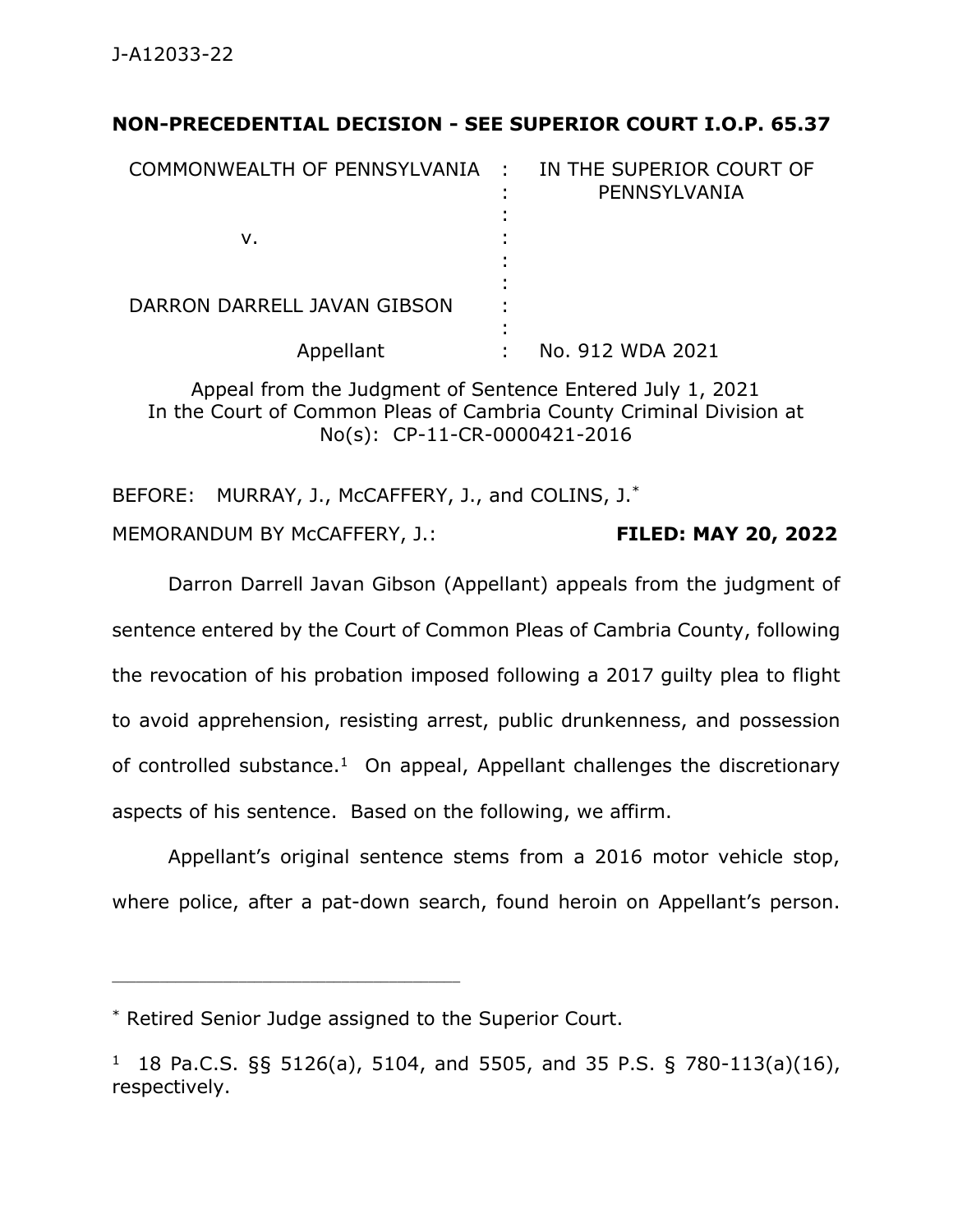J-A12033-22

*See* Affidavit of Probable Cause, 2/19/16, at 1. Following discovery of the contraband, Appellant pushed the officer and attempted to flee. *See id.* An officer then tased Appellant, but he still resisted and continued to flee until additional officers detained him. *See id.* He was arrested and charged with multiple crimes related to the incident.

On March 15, 2017, Appellant pleaded guilty to the above-mentioned offenses. There was no agreement as to the sentence, but all remaining charges were to be *nol processed* 31 days after sentencing unless Appellant filed an appeal. *See* Trial Ct. Op., 11/19/21, at 1. On May 24, 2017, the court sentenced Appellant as follows: (1) flight to avoid apprehension conviction – a period of 15 to 30 months' county prison followed by 54 months of county probation; (2) resisting arrest conviction – a period of six to 24 months' county prison, to be served concurrently; and (3) possession of a controlled substance conviction – a period of 12 to 30 months' county prison, to be served concurrently. The court ordered Appellant to pay costs of prosecution as to the public drunkenness conviction but imposed no further penalty. *See id.* at 2.

On February 20, 2019, Appellant "was released to dual diagnosis, long term in-patient treatment and was successfully released from the program on April 16, 2019." *See* Trial Ct. Op. at 2. By order entered on October 15, 2020, Appellant was permitted to serve the remainder of his sentence on

- 2 -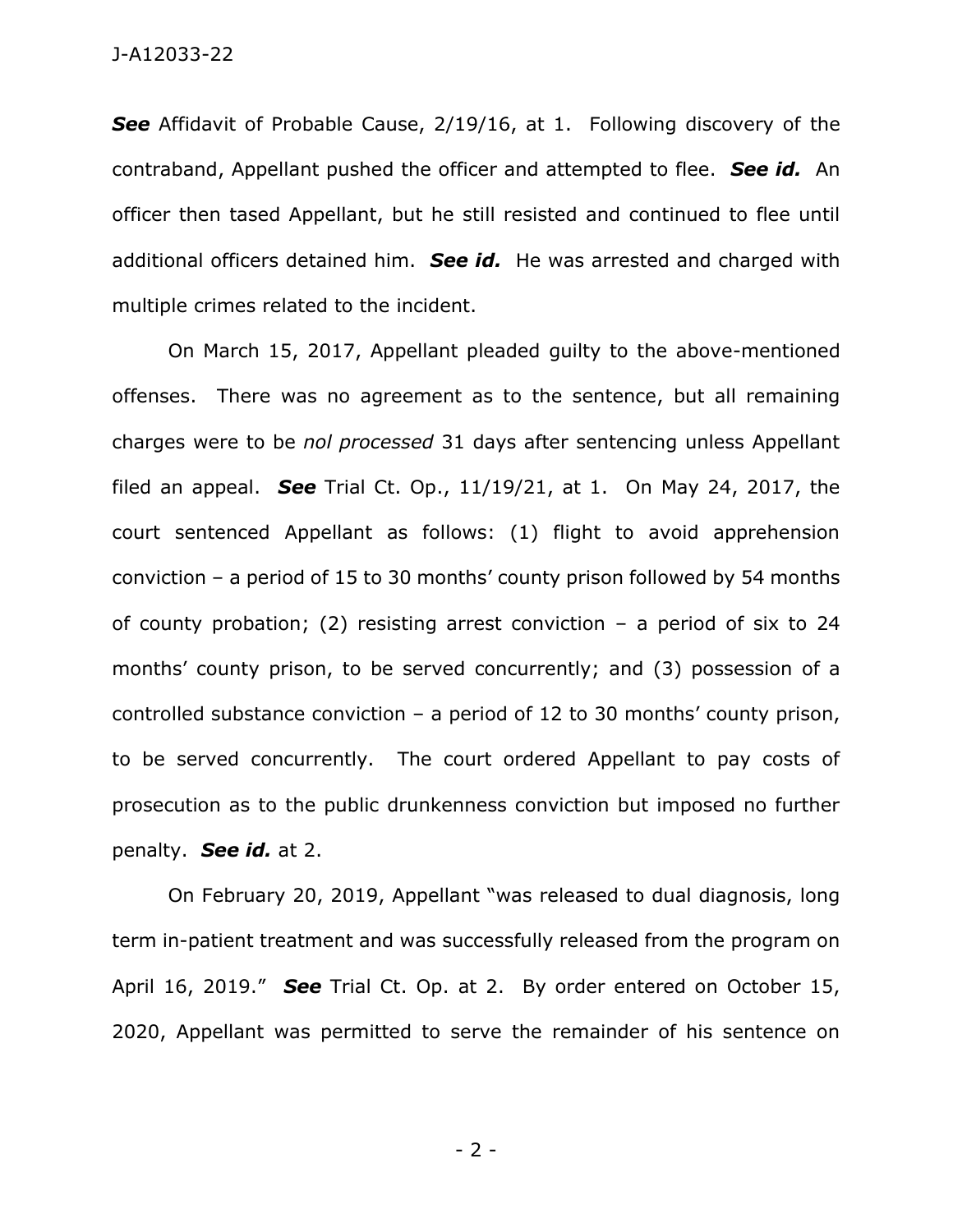house arrest with work release, due to his obtaining employment and Covid-19 mitigation efforts at the county prison. *See id.*

On July 1, 2021, the court held a probation violation hearing, during which Cambria County Probation Officer Toni White testified that Appellant had a prior violation hearing on April 26, 2021. At that proceeding, he was found to be in violation and was sentenced to attend County Day Reporting Center (DRC) program for drug treatment. *See* Trial Ct. Op. at 2-3. "White testified that while attending the DRC program[, Appellant] had: failed two check-ins; missed three scheduled assessments; and had positive drug screens for cocaine, fentanyl, and alcohol." *Id.* at 3. The probation officer further averred that "on June 17, 2021, [Appellant]: was caught attempting to use fake urine to pass a drug screen; admitted to the attempt; and ultimately failed a drug screen by testing positive for cocaine and fentanyl." Id. (footnote omitted). Appellant also testified positive for tetrahydrocannabinol (THC), but he presented a valid medical marijuana card. Id. at 3 n.1. White indicated Appellant had been noncompliant with the conditions of his house arrest and DRC. *Id.* at 3. She testified that it was her belief that Appellant "required more intensive treatment for his addiction than could be afforded at the county level." *Id.* White further "recommended that [Appellant] be resentence[d] to a state sentence with a referral to the State Drug Treatment Program." *Id.*

- 3 -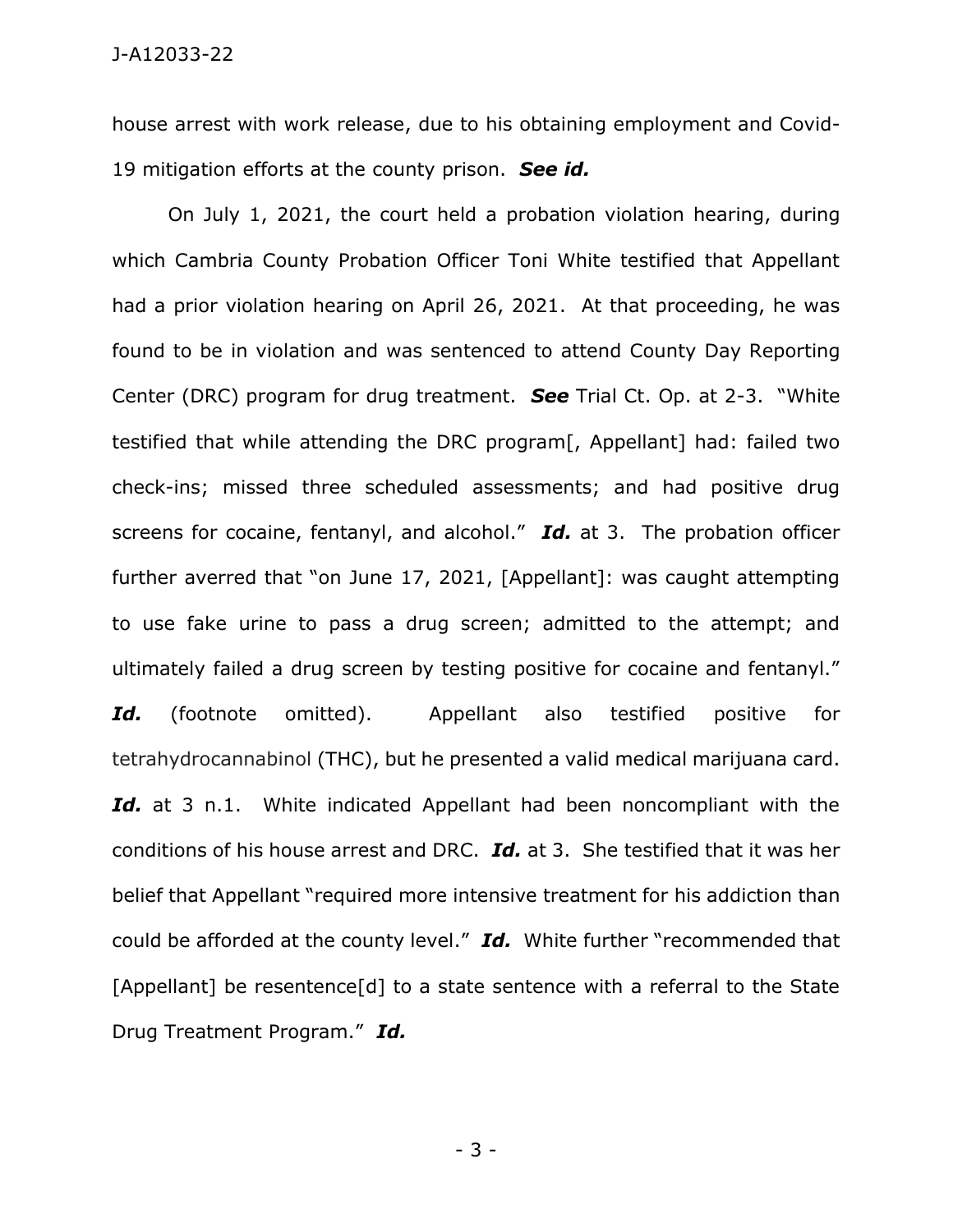## J-A12033-22

At the conclusion of the July 1, 2021 hearing, the trial court found Appellant was in violation of his probation and resentenced him to serve a period of incarceration of 24 to 60 months in a state correctional institution (SCI).<sup>2</sup> *See* Trial Ct. Op. at 3. Appellant "was determined to be boot camp eligible and referred to the State Drug Treatment Program but was not recidivism risk reduction incentive (RRRI) eligible." *Id.*

Appellant filed a timely petition for reconsideration of sentence, which was denied on July 29, 2021, following a hearing. Appellant then filed a *pro se* notice of appeal on August 4, 2021. Counsel filed a motion to withdraw, indicating that he had been retained solely to file the petition for reconsideration and that he did not engage in appellate practice. The court granted counsel's motion on September 2, 2021. New counsel was appointed, who subsequently filed a concise statement of errors complained of on appeal pursuant to Pa.R.A.P. 1925(b), as ordered by the trial court. The court issued a Pa.R.A.P. 1925(a) opinion on November 19, 2021.

Appellant raises the sole question on appeal:

\_\_\_\_\_\_\_\_\_\_\_\_\_\_\_\_\_\_\_\_\_\_\_\_\_\_\_\_\_\_\_\_\_\_\_\_\_\_\_\_\_\_\_\_

<sup>&</sup>lt;sup>2</sup> The court also ordered that Appellant pay the costs of prosecution, a \$300 administration fee, and \$853.20 in restitution. *See* Trial Ct. Op. at 3.

We note that because the original sentences were imposed concurrently, they are not in violation of *Commonwealth v. Simmons*, 262 A.3d 512 (Pa. Super. 2021) (*en banc*) (holding that a court may not revoke probation when a defendant commits a new crime after sentencing but before a probationary period has begun, and therefore, a sentence imposed following an anticipatory probation revocation is an illegal sentence).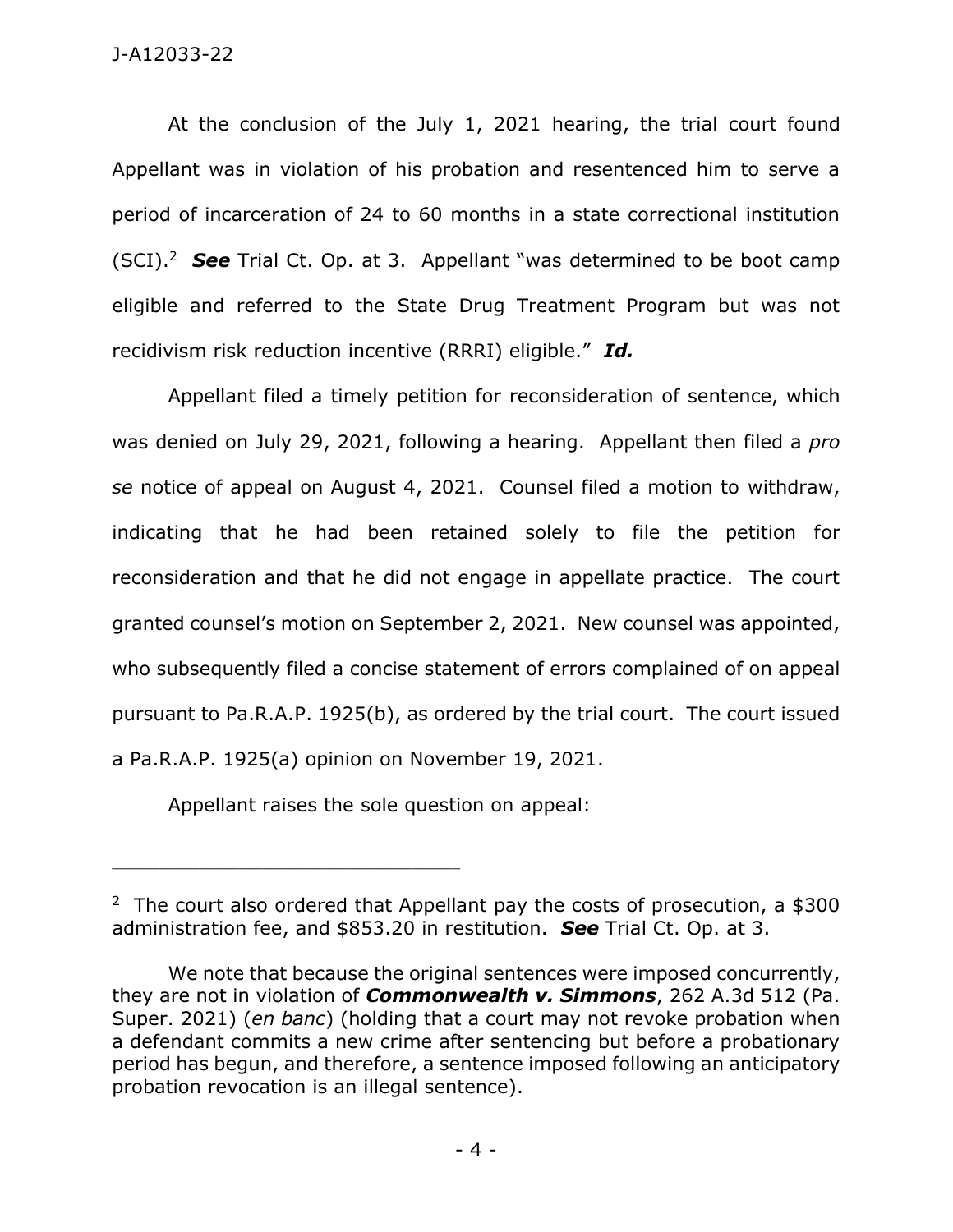I. Whether the court abused its discretion in imposing the resentence on July 1, 2021, when it failed to offer specific reasons that comport with the considerations required under 42 Pa.C.S. § 9721(B), that is, the protection of the public, gravity of the offense in relation to the impact on the victim and community, and rehabilitative needs of [Appellant]. Specifically, the court failed to take into consideration . . . Appellant's need for rehabilitation for drug dependence in lieu of incarceration and failed to provide an adequate statement of reasons for the sentence imposed[?]

Appellant's Brief at 5 (some capitalization omitted).

"[I]n an appeal from a sentence imposed after the court has revoked probation, we can review the validity of the revocation proceedings, the legality of the sentence imposed following revocation, and any challenge to the discretionary aspects of the sentence imposed." *Commonwealth v. Wright*, 116 A.3d 133, 136 (Pa. Super. 2015). "An appellant wishing to appeal the discretionary aspects of a probation-revocation sentence has no absolute right to do so but, rather, must petition this Court for permission to do so." *Commonwealth v. Kalichak*, 943 A.2d 285, 289 (Pa. Super. 2008). As this Court observed in *Commonwealth v. Moury*, 992 A.2d 162 (Pa. Super. 2010):

An appellant challenging the discretionary aspects of his sentence must invoke this Court's jurisdiction by satisfying a four-part test:

[W]e conduct a four-part analysis to determine: (1) whether appellant has filed a timely notice of appeal, *see* Pa.R.A.P. 902 and 903; (2) whether the issue was properly preserved at sentencing or in a motion to reconsider and modify sentence, *see* Pa.R.Crim.P. [708]; (3) whether appellant's brief has a fatal defect, Pa.R.A.P. 2119(f); and (4) whether there is a substantial question that the sentence appealed from is not appropriate under the Sentencing Code, 42 Pa.C.S.A. § 9781(b).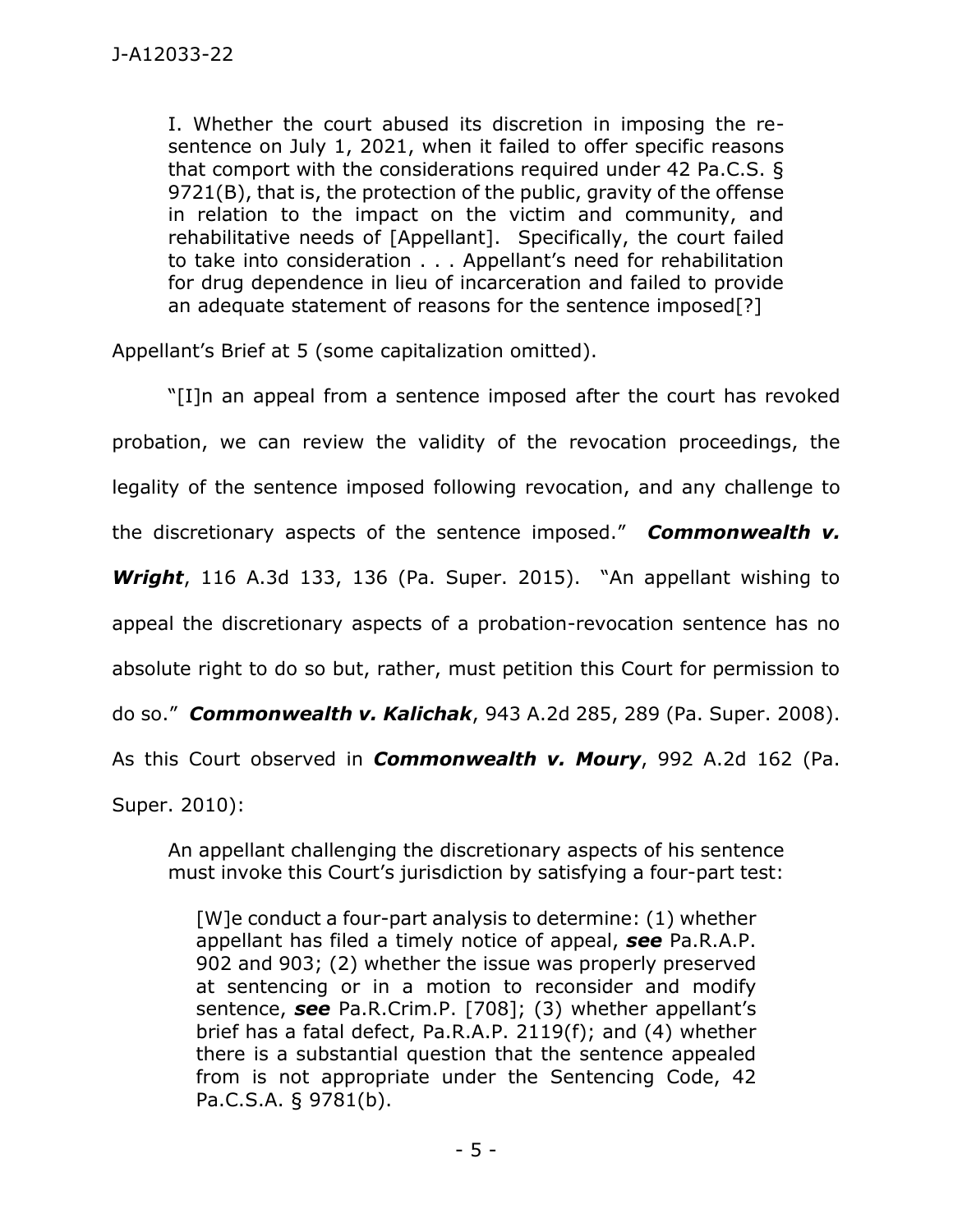Id. at 170 (citation omitted).

Here, Appellant properly preserved his challenge to the discretionary aspects of his probation revocation sentence in a timely filed post-sentence motion. *See* Petition to Reconsider Sentence, 7/9/21, at ¶¶ 7-13. Furthermore, he has included the requisite Rule 2119(f) statement in his brief. *See* Appellant's Brief at 10-11. Therefore, we proceed to determine whether Appellant has raised a substantial question that the sentence imposed is inappropriate under the Sentencing Code. *See Moury*, 992 A.2d at 170. In terms of a substantial question,

[w]e conduct a case-by-case analysis to determine what allegations constitute a substantial question. In general, an appellant raises a substantial question by advancing a plausible claim that the sentencing court's actions were inconsistent with a specific provision of the sentencing code or were contrary to the fundamental norms underlying the sentencing process.

*Commonwealth v. Malovich*, 903 A.2d 1247, 1252 (Pa. Super. 2006)

(citations omitted).

Appellant complains that the trial court's sentence of 24 to 60 months for a probation violation is "harsh and excessive given [his] circumstances." Appellant's Brief at 12. Specifically, he contends the court imposed a "manifestly unreasonable sentence" because it did not "satisfy the requirement[s] of 42 Pa.C.S.[ ] § 9721(b) and Pa.R.Crim. 708(D)(2) when it failed to adequately set forth its statement of reasons for the sentence imposed." *Id.* at 13-14. Moreover, Appellants alleges there was a "lack of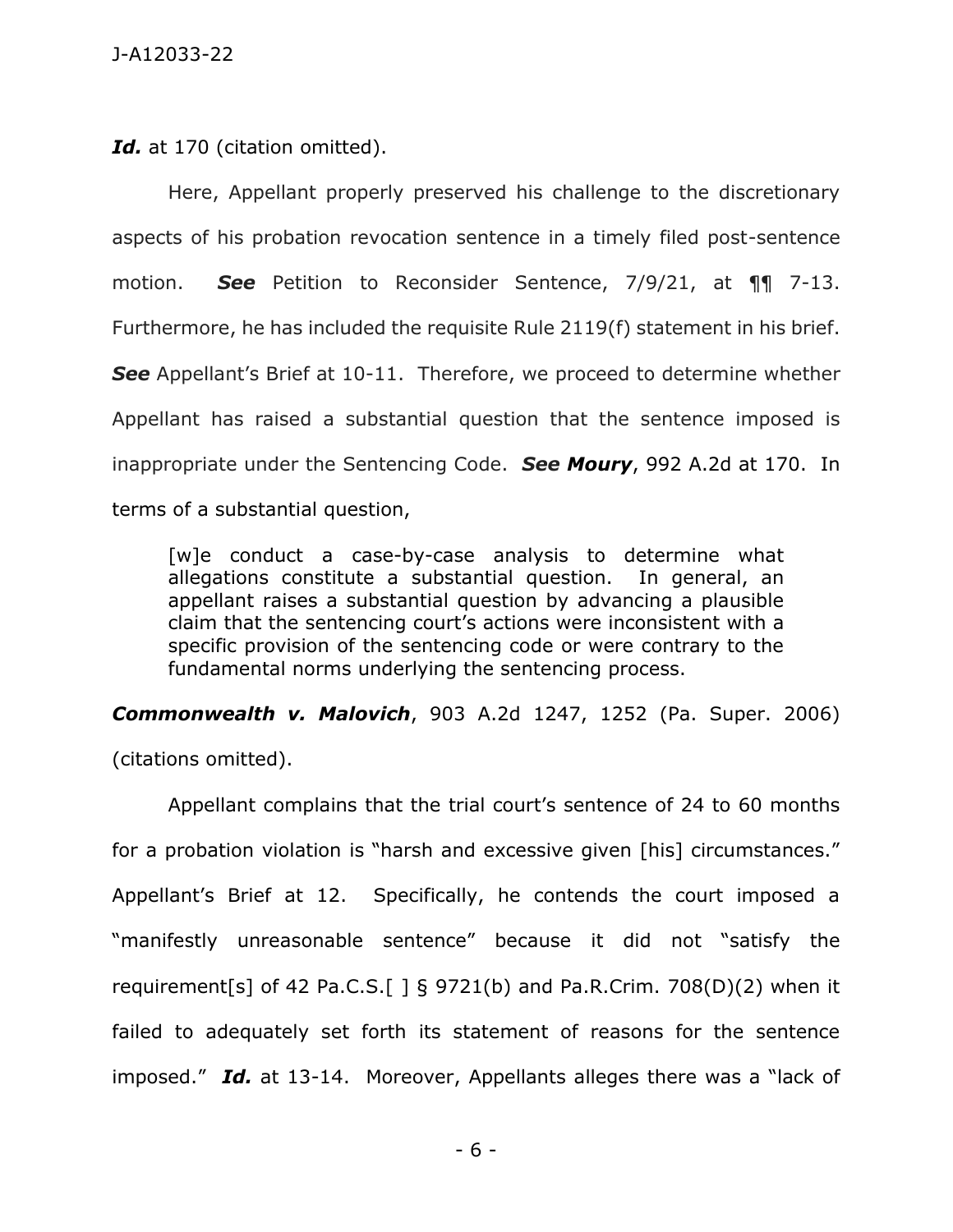specificity" as to the trial court's rationale for imposing a state incarceration sentence, and that the court only provided a "blanket and brief" statement that Appellant was "going to end up killing" himself, which demonstrated the Court's "complete lack of consideration of the sentencing factors, most importantly, the rehabilitative needs of Appellant." *Id.* at 14 (record citation omitted).

Additionally, Appellants asserts that his conduct "amounted to minor infractions while on probation" and that he did not "commit further crimes for which he could be found a convicted violator." Appellant's Brief at 14. Rather, he states his "violations all stem from continued issues with narcotics and the level of need for rehabilitation rather than straight incarceration." *Id.* Appellant concludes that he is "clearly in need of further drug treatment as [a] result of his violations[,]" but "not further incarceration" as it will "only hinder his recovery." *Id.*

Appellant has raised a substantial question that his sentence is excessive and manifestly unreasonable in light of Section 9721(b) the Sentencing Code. *See Commonwealth v. Raven*, 97 A.3d 1244, 1253 (Pa. Super. 2014) (citation and quotation marks omitted) ("An appellant making an excessiveness claim raises a substantial question when he 'sufficiently articulates the manner in which the sentence violates either a specific provision of the sentencing scheme set forth in the Sentencing Code or a particular fundamental norm underlying the sentencing process.'"); *see also*

- 7 -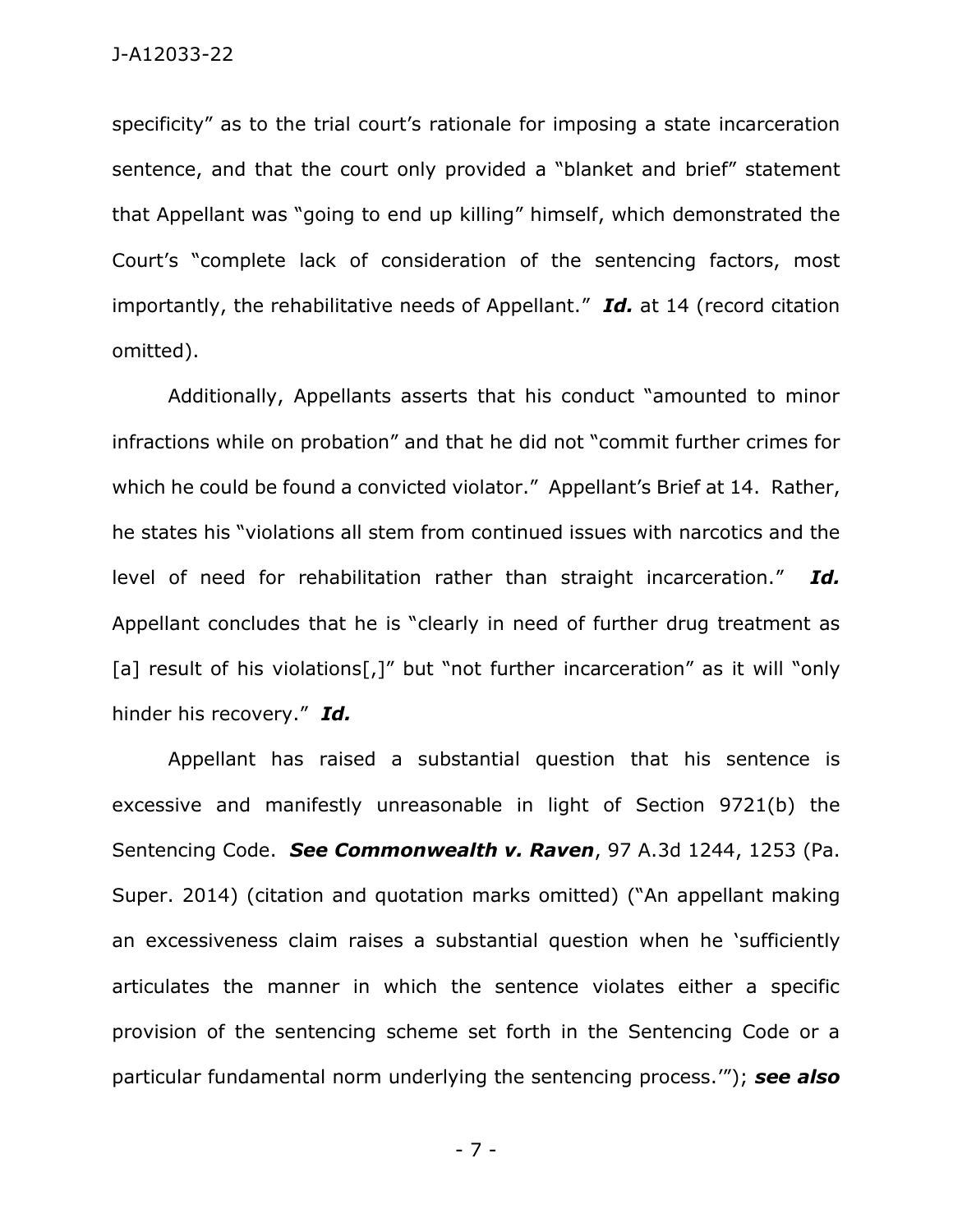*Commonwealth v. Dunphy*, 20 A.3d 1215, 1222 (Pa. Super. 2011) (finding that a claim regarding trial court's failure to offer specific reasons for sentence raises a substantial question). We may now turn to the merits of the argument.

"Revocation of a probation sentence is a matter committed to the sound discretion of the trial court and that court's decision will not be disturbed on appeal in the absence of an error of law or an abuse of discretion." *Commonwealth v. Perreault*, 930 A.2d 553, 558 (Pa. Super. 2007) (citation omitted). "[A] sentence should not be disturbed where it is evident that the sentencing court was aware of sentencing considerations and weighed the considerations in a meaningful fashion." *Commonwealth v. Fish*, 752 A.2d 921, 923 (Pa. Super. 2000). "[T]he scope of review in an appeal following a sentence imposed after probation revocation is limited to the validity of the revocation proceedings and the legality of the sentence imposed following revocation." *Commonwealth v. Infante*, 888 A.2d 783, 790 (Pa. 2005) (citation omitted).

When imposing a sentence following a revocation of probation, a court is guided by both Sections 9721(b) and 9771(c) of the Sentencing Code. *See* 42 Pa.C.S. §§ 9721(b), 9771(c); *see also Commonwealth v. Derry*, 150 A.3d 987, 993-94 (Pa. Super. 2016).

It is clearly stated in the Sentencing Code not only that the court may revoke a defendant's probation if appropriate, but also that upon revocation the sentencing alternatives available to the court shall be the same as were available at the time of initial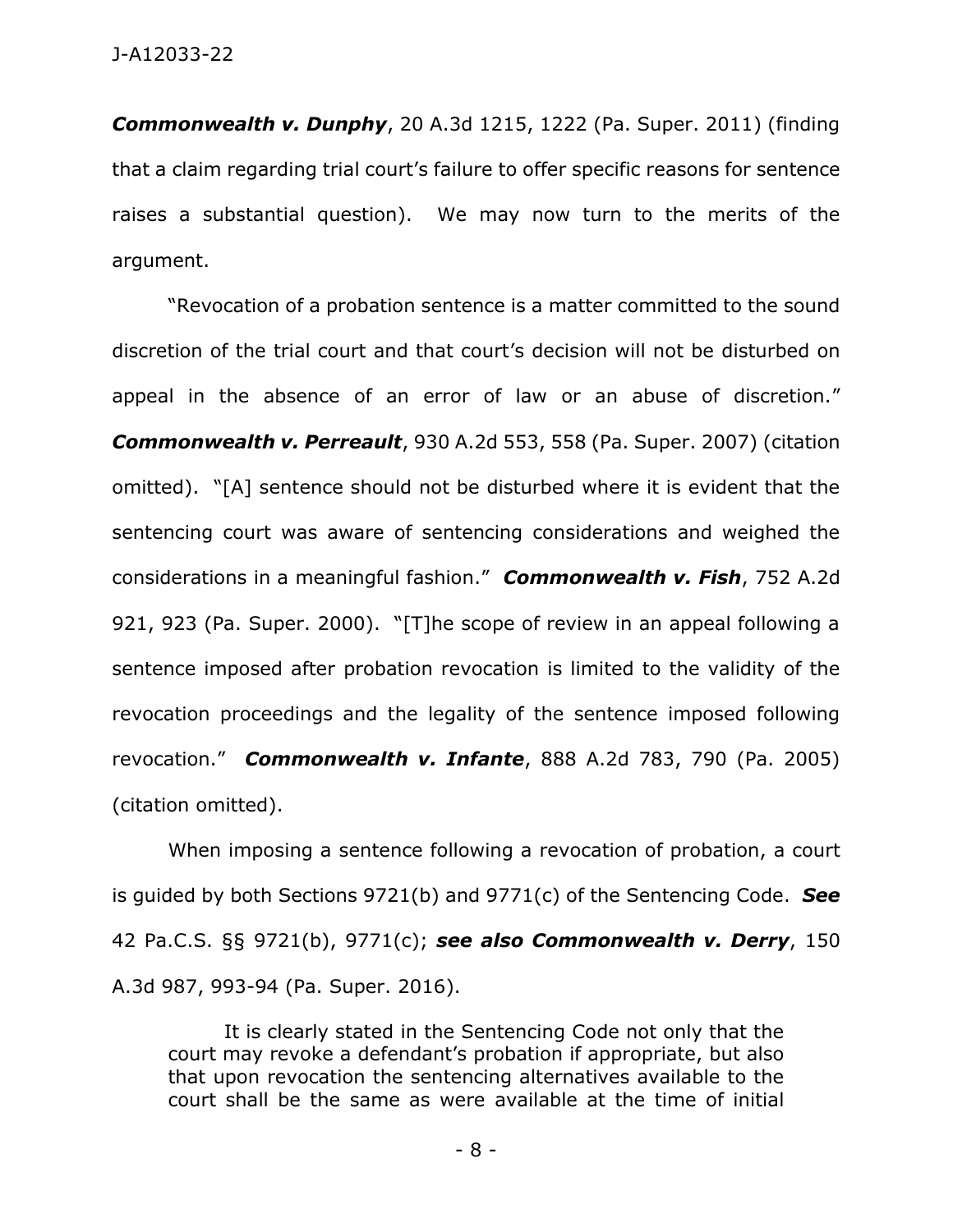sentencing. Likewise, [the Pennsylvania Supreme] Court has explicitly stated that upon revocation of probation, the court possesses the same sentencing alternatives that it had at the time of the initial sentencing. As it is well established that the sentencing alternatives available to a court at the time of initial sentencing are all of the alternatives statutorily available under the Sentencing Code, these authorities make clear that at any revocation of probation hearing, the court is similarly free to impose any sentence permitted under the Sentencing Code and is not restricted by the bounds of a negotiated plea agreement between a defendant and prosecutor.

*Commonwealth v. Wallace*, 870 A.2d 838, 842-43 (Pa. 2005) (citations,

quotation marks, footnotes, and emphasis omitted).

\_\_\_\_\_\_\_\_\_\_\_\_\_\_\_\_\_\_\_\_\_\_\_\_\_\_\_\_\_\_\_\_\_\_\_\_\_\_\_\_\_\_\_\_

Section 9721(b) provides, in relevant part, that "[i]n every case in which the court [ ] resentences a person following revocation of probation[,] the court shall make as a part of the record, and disclose in open court at the time of sentencing, a statement of the reason or reasons for the sentence imposed." 42 Pa.C.S. § 9721(b). Moreover, Section 9721(b) states that "[f]ailure to comply [with the provisions of this subsection] shall be grounds for vacating the sentence or resentence and resentencing the defendant."<sup>3</sup> Id. Additionally, "[t]he judge shall state on the record the reasons for the sentence imposed" when imposing a sentence following revocation of probation. Pa.R.Crim.P. 708(D)(2).

We note that a sentencing court must state on the record its reasons for imposing sentence. Nevertheless, a lengthy discourse on the trial court's sentencing philosophy is not required. Rather, the record as a whole must reflect the court's

<sup>3</sup> *See Commonwealth v. Cartrette*, 83 A.3d 1030, 1041 (Pa. Super. 2013) (*en banc*).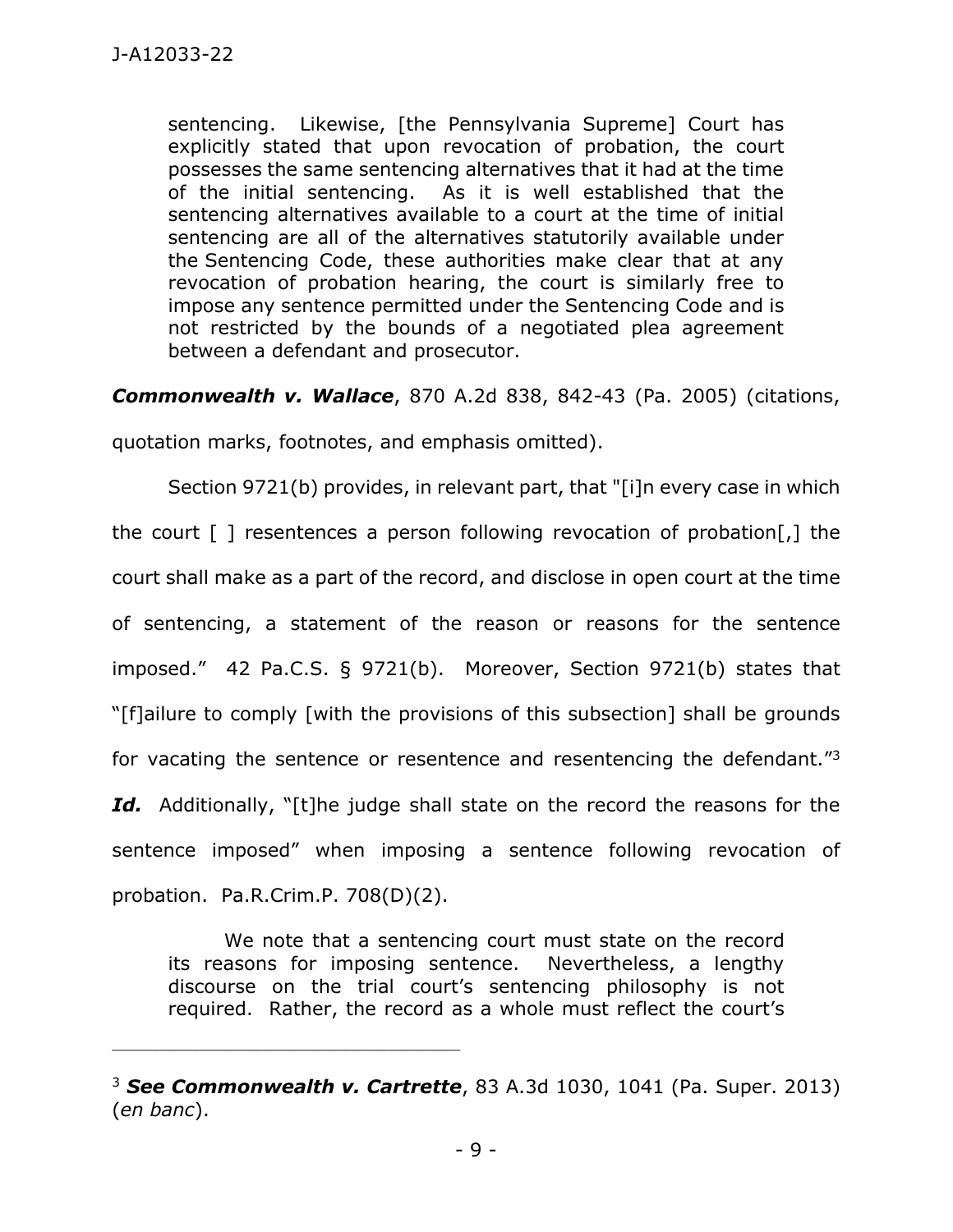reasons and its meaningful consideration of the facts of the crime and the character of the offender.

In the particular context of a sentence imposed for a probation violation, we also keep in mind that a term of total confinement is available if any of the following conditions exist: (1) the defendant is convicted of another crime; or (2) his conduct indicates that it is likely that he will commit another offense; or (3) such a sentence is essential to vindicate the court's authority.

*Malovich*, 903 A.2d at 1253 (citations and quotation marks omitted). *See* 

*also Commonwealth v. Flowers*, 149 A.3d 867, 875-76 (Pa. Super. 2016).

Here, at resentencing, the trial court discussed the circumstances of the

probation violation in question, Appellant's presentence investigation report

(PSI), and testimony from Probation Officer White. *See* N.T., 7/1/21, at 2-3,

8. White stated this was Appellant's second violation in a matter of several

weeks and that in this instance, Appellant admitted to using fake urine to

circumvent a drug test, and he testified positive for both cocaine and fentanyl.

*Id.* at 2-3. White also testified:

So quite frankly, Your Honor, looking back at his record, he has not been compliant on any level of probation. He was on house arrest, wasn't compliant with that. That's why he ended up in the [DRC]. He needs more intensive help than what we're able to give him. . . . [I]t looks like if I counted correctly, approximately, he's done 29 months of his 15 to 30 months Cambria County Prison; however, he does have the 54 months state probation left.

I would humbly ask that he would have that committed into a state sentence where he could go to state drug treatment facility program there and possibly get the help that he needs because if not, [Appellant] is going to be dead very soon.

*Id.* at 3.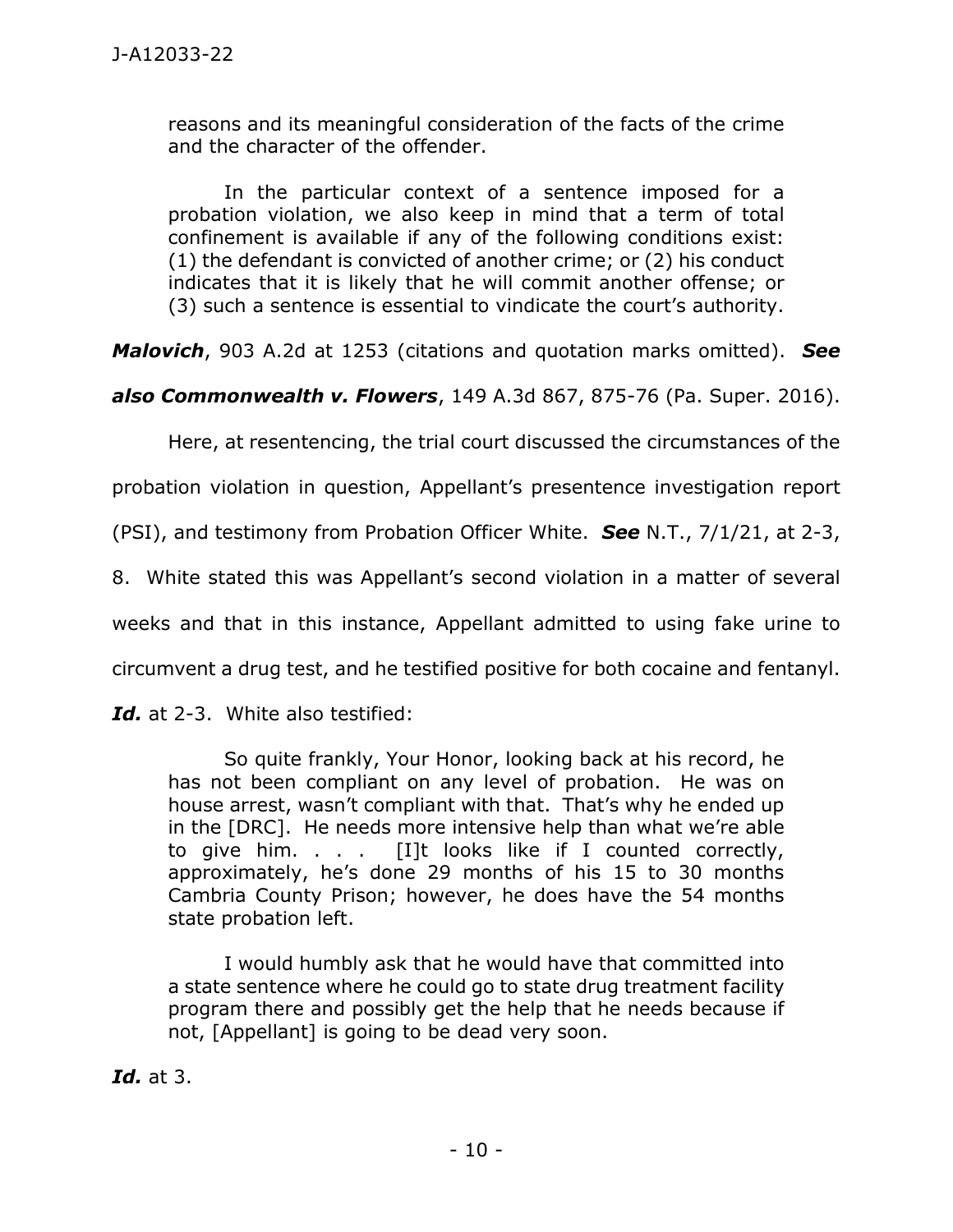The trial court also heard at length from Appellant. *See* N.T., 7/1/21,

at 3-7. Appellant admitted to having a drug addiction, although he referred

to it as "a little bit of [an] addiction," and that he did not "think that it's as

extensive as it is." *Id.* at 4. At the conclusion of the hearing, the court stated

on the record:

Sir, I've taken into consideration your comments as well as the comments and the recommendation of probation. I've taken into consideration your file, I've reviewed your prior [PSI]. And quite frankly, I agree. You're going to end up killing yourself.

\* \* \*

I agree with [Probation Officer] White that, sir, and you have the insight. You're telling me your friends are dropping dead and you've had this problem, you know, obviously, you understand that drastic measures are needed to get you straightened out.

## *Id.* at 8.

In its Rule 1925(a) opinion, the trial court further opined:

[Appellant]'s behavior demonstrates that he is unable to comport his conduct to the terms of probation and continues to engage in the use of controlled substances. As such a sentence of total confinement was necessary to vindicate the authority of the [c]ourt.

\* \* \*

The record reflects that the [c]ourt took into consideration all these factors most notably [Appellant]'s ongoing drug addiction despite previous completion of intensive in-patient treatment and participating in the DRC treatment program. The record thus reflects the [c]ourt's careful consideration of [Appellant]'s circumstances in combination with all other relevant factors in reaching its sentence.

Accordingly, there was no abuse of discretion in the [c]ourt's determination that a sentence of confinement with referral to the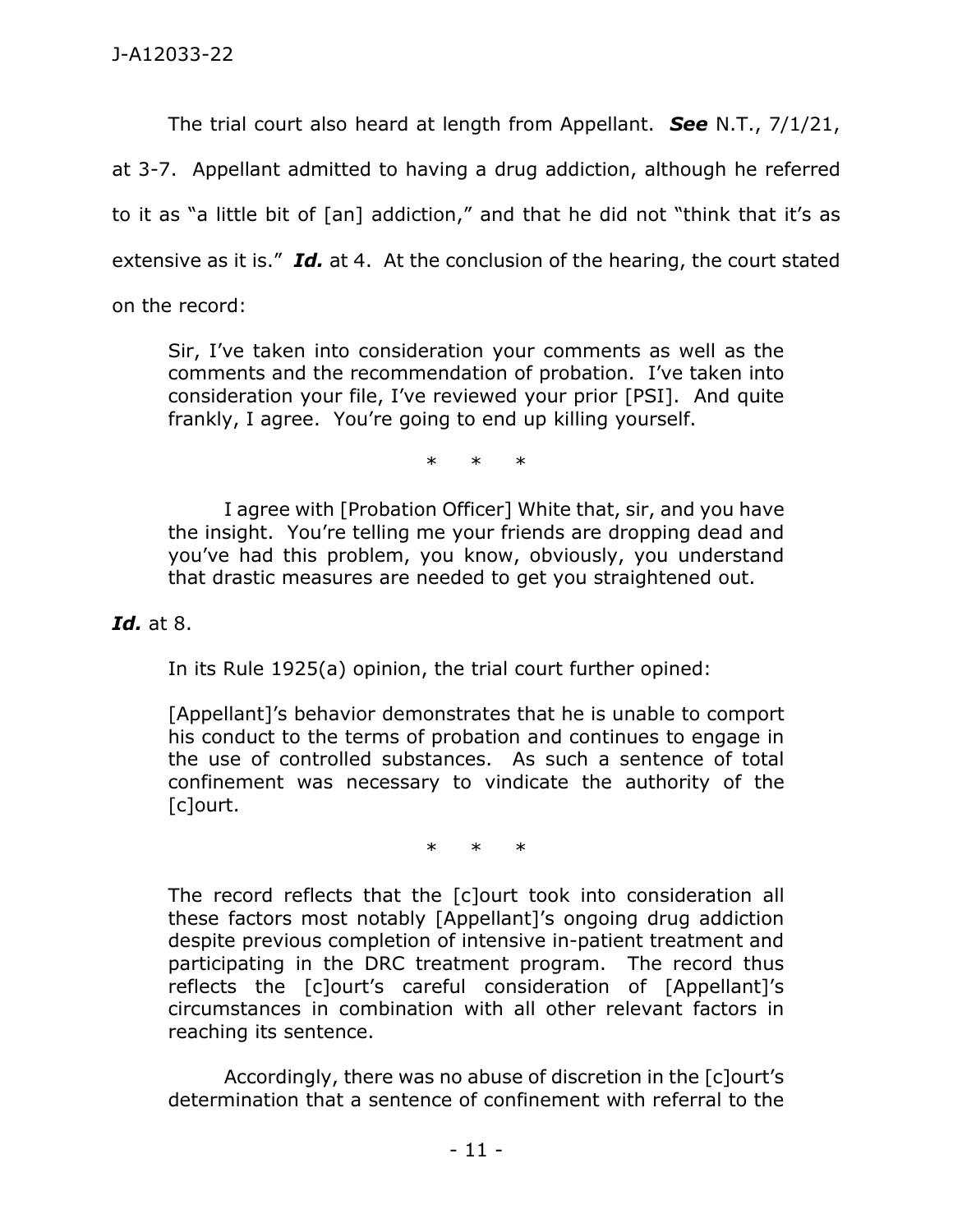State Drug Treatment Program and boot camp was appropriate under the attendant circumstances.

Trial Ct. Op. at 8-9 (citations omitted).

\_\_\_\_\_\_\_\_\_\_\_\_\_\_\_\_\_\_\_\_\_\_\_\_\_\_\_\_\_\_\_\_\_\_\_\_\_\_\_\_\_\_\_\_

We discern no abuse of discretion by the trial court in imposing a sentence of total confinement upon revoking Appellant's probation based on the following. First, because the court reviewed the PSI, we can presume it properly weighed the relevant information concerning Appellant, including mitigating factors like his rehabilitative needs. *See Commonwealth v. Clarke*, 70 A.3d 1281, 1287 (2013) ("[W]here the sentencing judge had the benefit of a presentence investigation report, it will be presumed that he or she was aware of the relevant information regarding the defendant's character and weighed those considerations along with mitigating statutory factors.").

Second, although Appellant asserts the sentence imposed by the court following revocation was excessive, it merits mentioning that he does not allege the sentence at issue was beyond the statutory maximum. Moreover, the record does not support such an assertion. Appellant has a prior criminal history,<sup>4</sup> and this was his second probation violation in the underlying matter.

Lastly, contrary to Appellant's argument, his actions did not amount to mere minor infractions. The record reflects that Appellant failed multiple drug tests as he, admittedly, continued to use narcotics during his probation and

<sup>4</sup> *See* N.T., 5/24/17, at 4 (trial court noting Appellant had several prior drugrelated convictions).